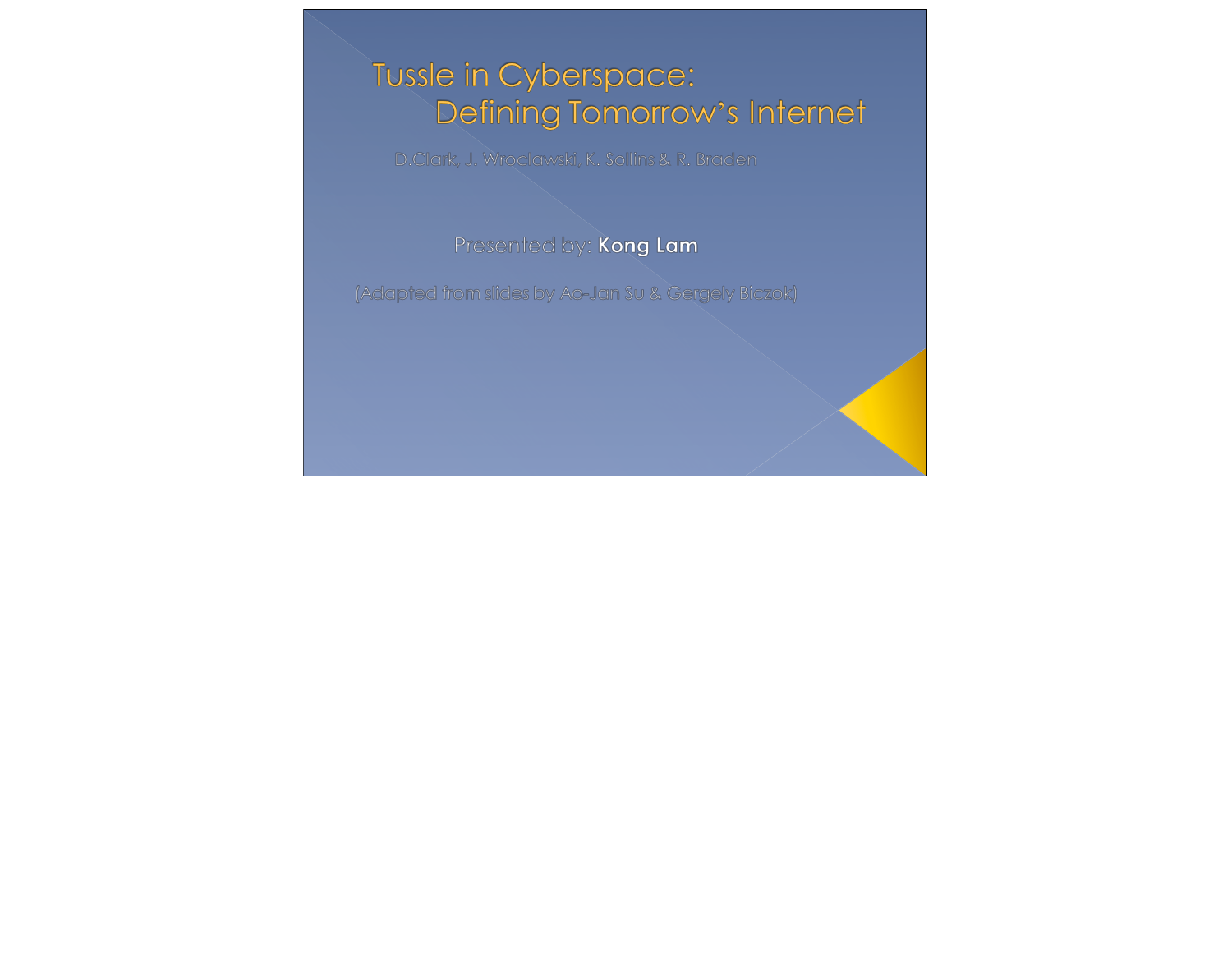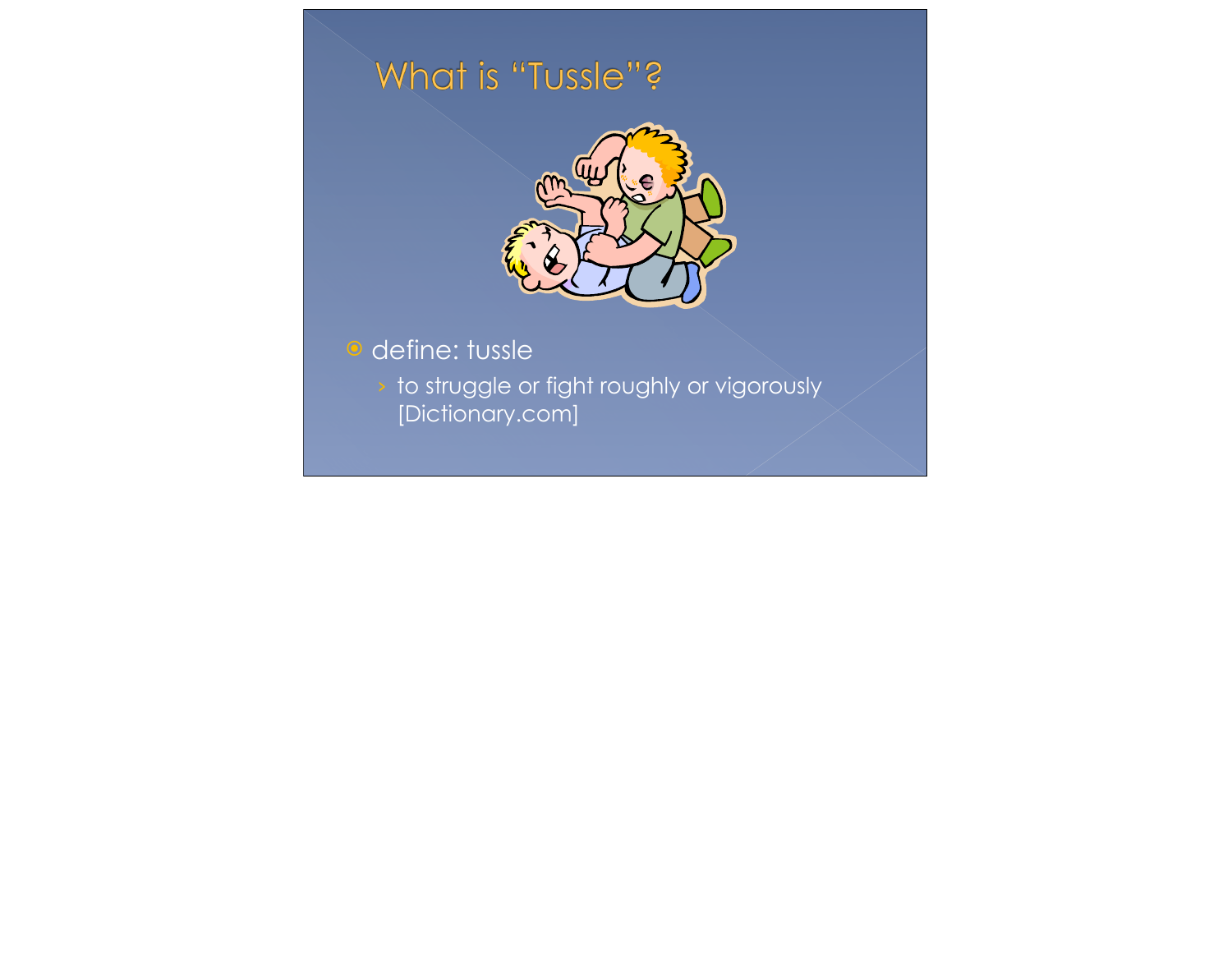### Tussle in Cyberspace

### **•** Examples

- › Music lovers share vs. copyright holders
- **•** People want to talk in private vs. government wants to tap
- › ISPs must interconnect but are sometimes fierce **competitors**

### • The time has changed!

- › Beginning: users shared a common goal
- › Now: different people different goals
- › New design philosophy for Internet needed!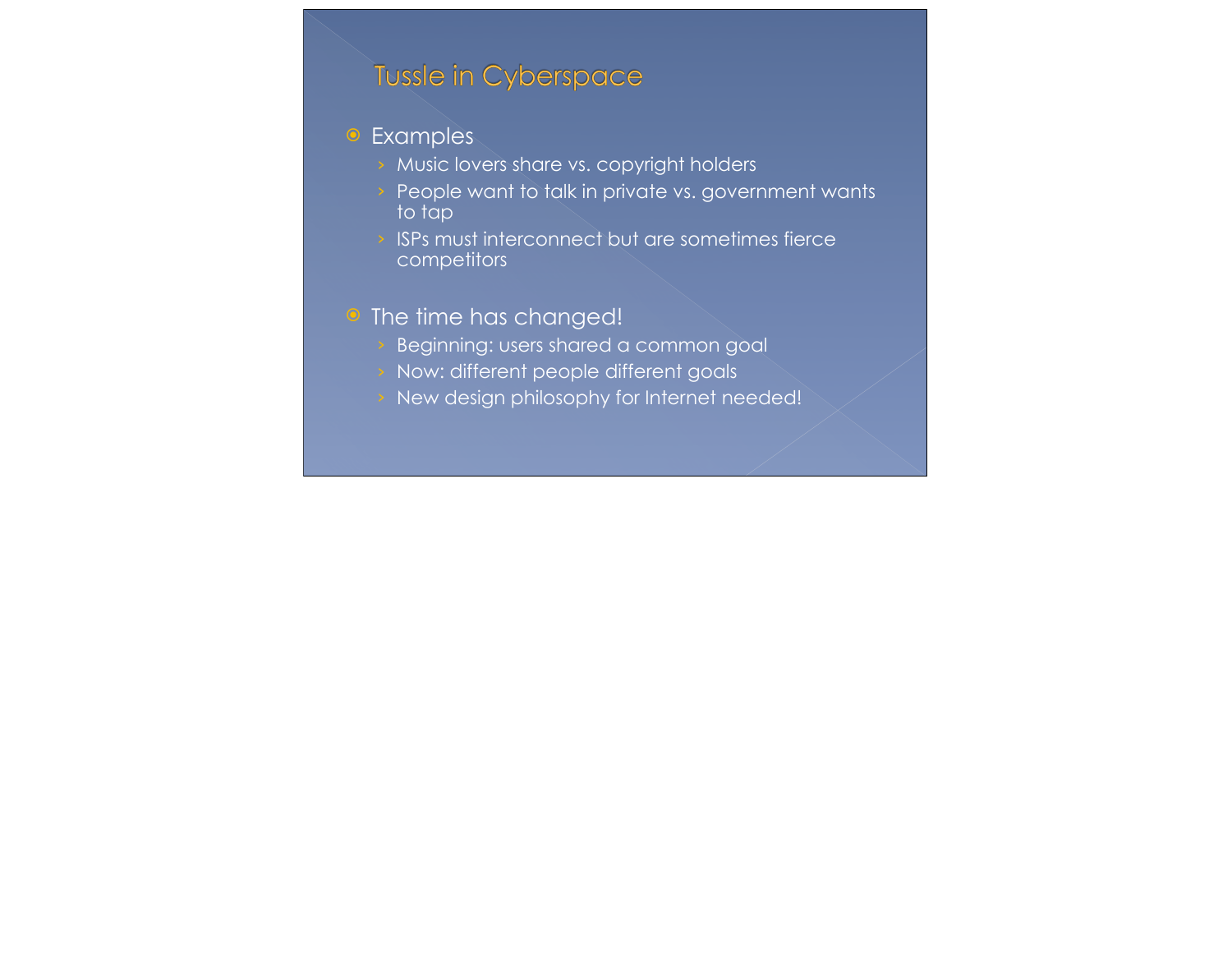## "Formal" Definition

### **O** Define: tussle

› *"Different stakeholders that are part of the Internet milieu (society) have interests that may be adverse to each other, and these parties each vie (compete) to favor their particular interests"*

*(from the abstract, brackets mine)*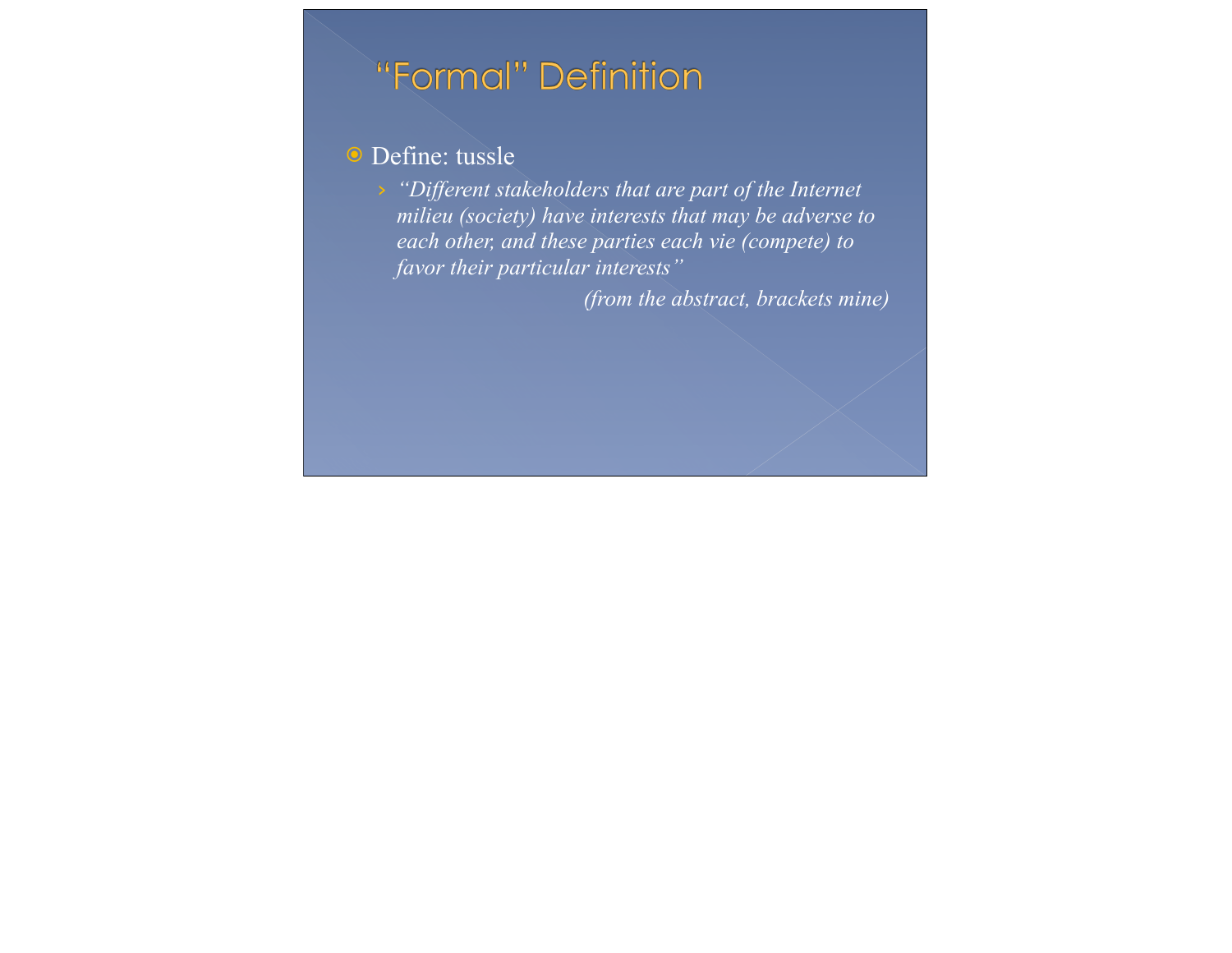# Our Old Mindset

**•** Engineers: solve the problems by designing mechanisms with predictable consequences.

**•** Society: dynamic management of evolving and conflicting interests.

 Accommodating tussle is crucial to Internet's evolution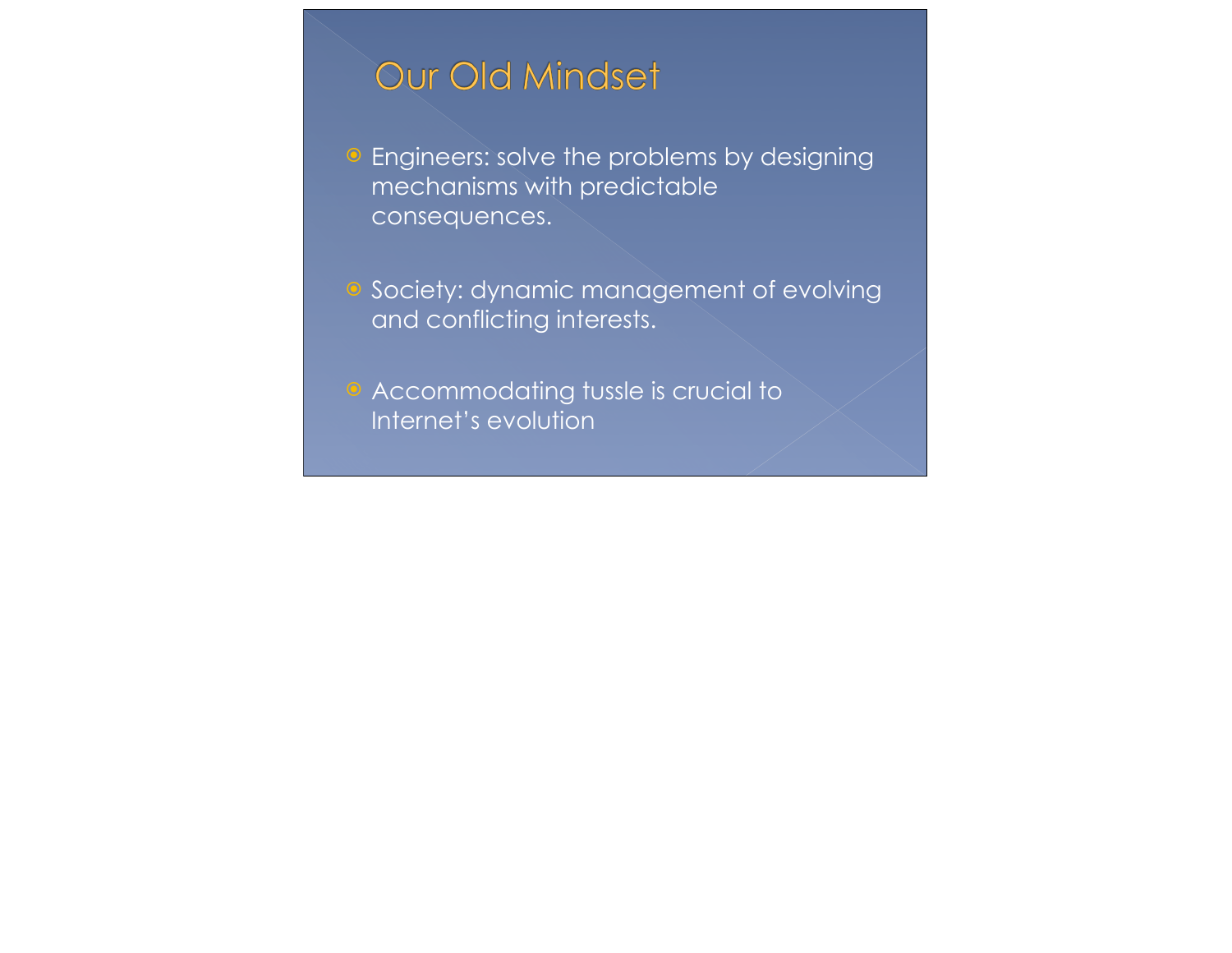# Principles

- Highest-level: Design for tussle
	- › Design for choice
	- › Design for variation in outcome
	- › Be flexible
	- > Tussle in the design, not by violating the design

### <sup>o</sup> Second: Modularize along tussle boundaries

- › Tussle does not spill over
- › Avoid distortion to unrelated functions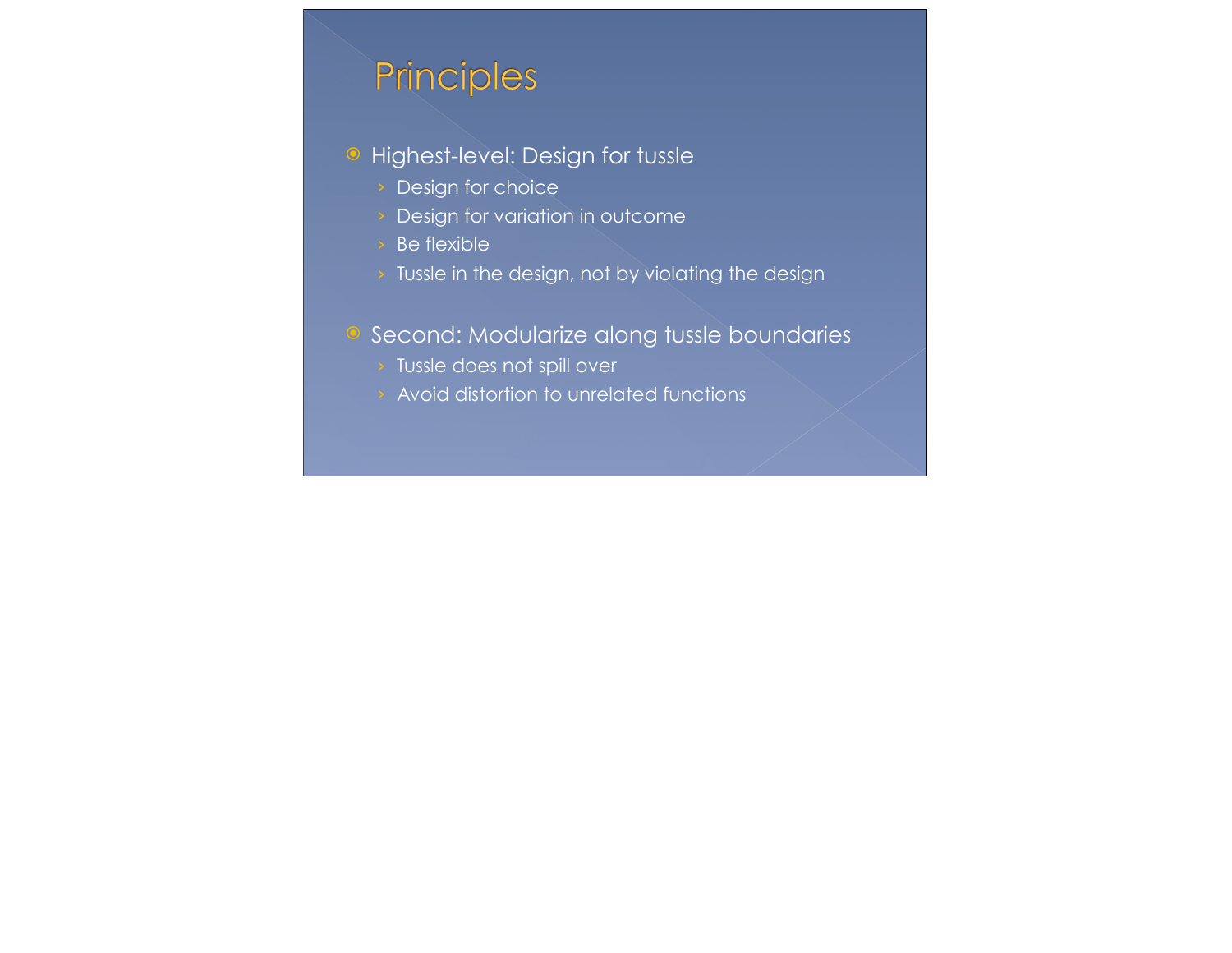### **Example - Design for Choice**

#### • Economics

- › Providers want to "lock in" customers
- › Customers want to change among providers
- **>** Design for choice accommodates such tussle

### **•** Provider lock-in from IP addressing

- Since 2002: Change your cell phone carrier without changing your cell phone number
- $\rightarrow$  Incorporate mechanisms that make it easy for a host to change providers
-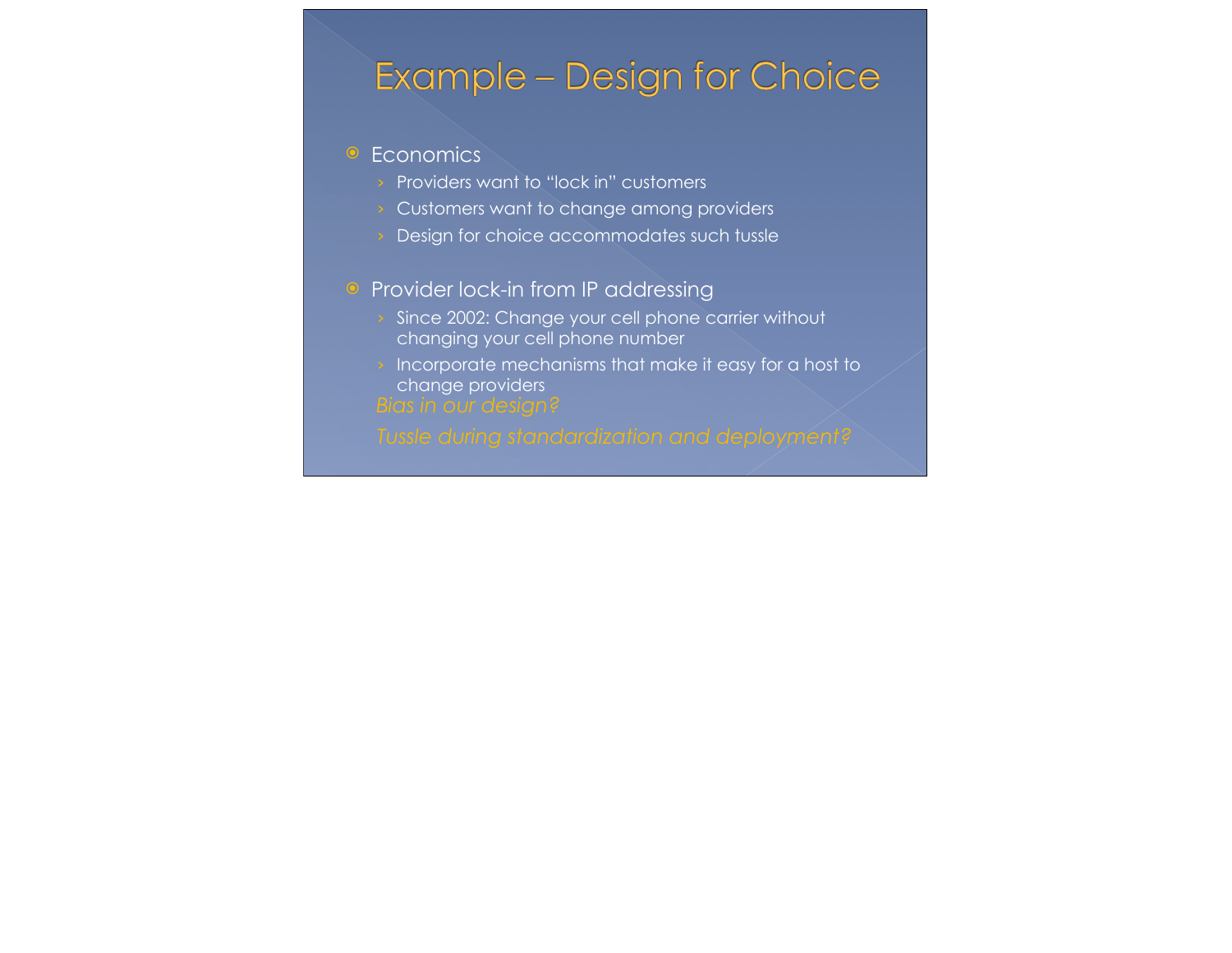# Example - Modularize along **Tussle Boundaries**

### • Fighting over trademarks

- › Domain names name machines & express trademark
- Fights over trademark lead to DNS design debate
- › Design should isolate trademark expression & naming of machines
- Technically inefficient, yet decrease collateral damage due to tussle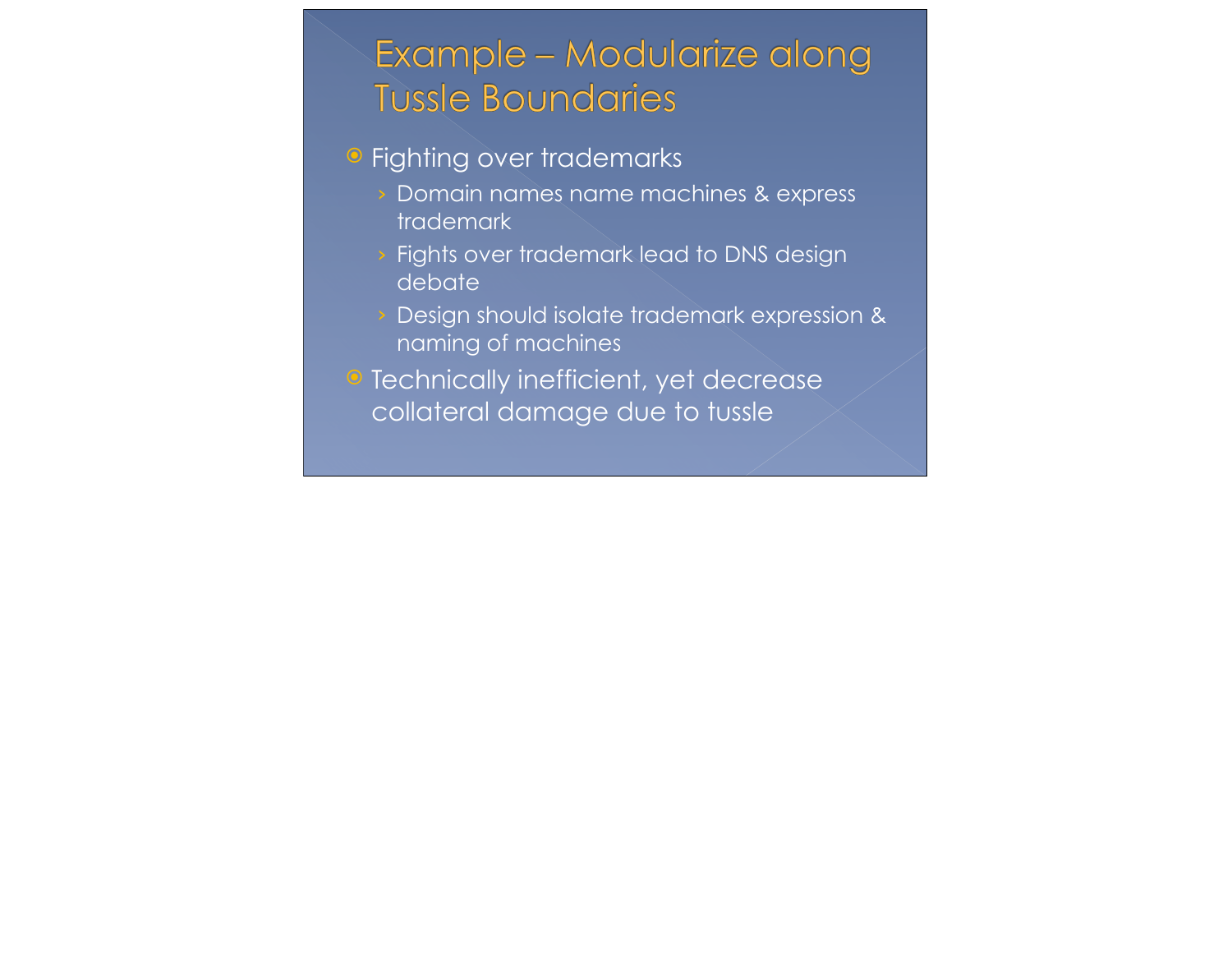# Revisiting the End to End Arguments

- <sup>o</sup> Innovation, reliability, robustness
- **Transparency eroded** 
	- $\rightarrow$  Loss of trust  $\rightarrow$  firewall
	- › ISP control → filtering, redirection
- **O** In-network "enhancement" inevitable
- Keep the net open/transparent for new applications!